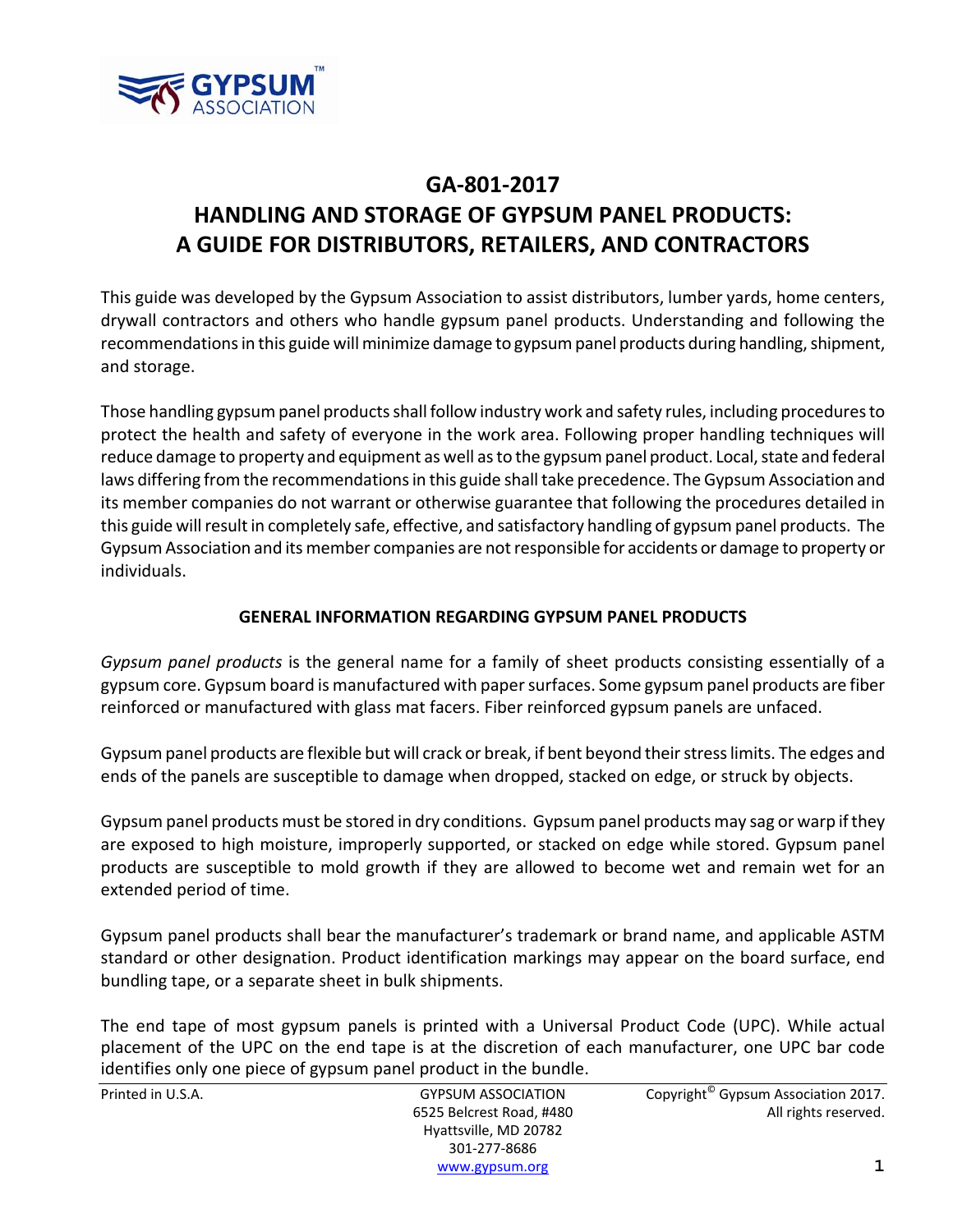### **Standards**

Gypsum panel products are defined by one of the following ASTM standards.

| <b>Gypsum Wallboard</b>                         | ASTM C1396/C1396M |
|-------------------------------------------------|-------------------|
| Gypsum Lath                                     | ASTM C1396/C1396M |
| <b>Gypsum Sheathing Board</b>                   | ASTM C1396/C1396M |
| Gypsum Backing Board, Gypsum Coreboard, and     | ASTM C1396/C1396M |
| <b>Gypsum Shaftliner Board</b>                  |                   |
| <b>Gypsum Base for Veneer Plasters</b>          | ASTM C1396/C1396M |
| Water-Resistant Gypsum Backing Board            | ASTM C1396/C1396M |
| <b>Exterior Gypsum Soffit Board</b>             | ASTM C1396/C1396M |
| Predecorated Gypsum Board                       | ASTM C1396/C1396M |
| <b>Gypsum Ceiling Board</b>                     | ASTM C1396/C1396M |
| Fiber-Reinforced Gypsum Panels                  | ASTM C1278/C1278M |
| Glass Mat Gypsum Substrate for Use as Sheathing | ASTM C1177/C1177M |
| Glass Mat Water-Resistant Gypsum Backing Board  | ASTM C1178/C1178M |
| <b>Glass Mat Gypsum Panels</b>                  | ASTM C1658/C1658M |
| Abuse Resistant Gypsum Panel Products           | ASTM C1629/C1629M |
| <b>Impact Resistant Gypsum Panel Products</b>   | ASTM C1629/C1629M |
| Factory Laminated Gypsum Panel Products         | <b>ASTM C1766</b> |

Employees of distributors and retailers shall become familiar with the various types of gypsum panel products so the correct product will be delivered to the customer.

#### **HANDLING AND STORAGE**

Special care is required when loading, securing shipments, warehousing, or otherwise handling gypsum panel products.

# **Safety Tips for Handling**

Stacks of gypsum panel products are very heavy and can become unstable if properstacking and handling procedures are not followed. Those handling panels shall use caution when stacking or working in the presence of stacked gypsum panel products. For example, a four ft (1220 mm) wide by 12 ft (3660 mm) long by 1/2 in. (12.7 mm) thick gypsum panel can weigh over 80 pounds (36 kg); this means a stack of 25 of these panels weighs over one ton (900 kg). Heavy equipment is frequently used to move, stack, load, stock, or otherwise handle gypsum panel products. Only trained, qualified, and properly certified drivers may operate this equipment. Suitable safety measures shall always be followed when operating or working around these machines.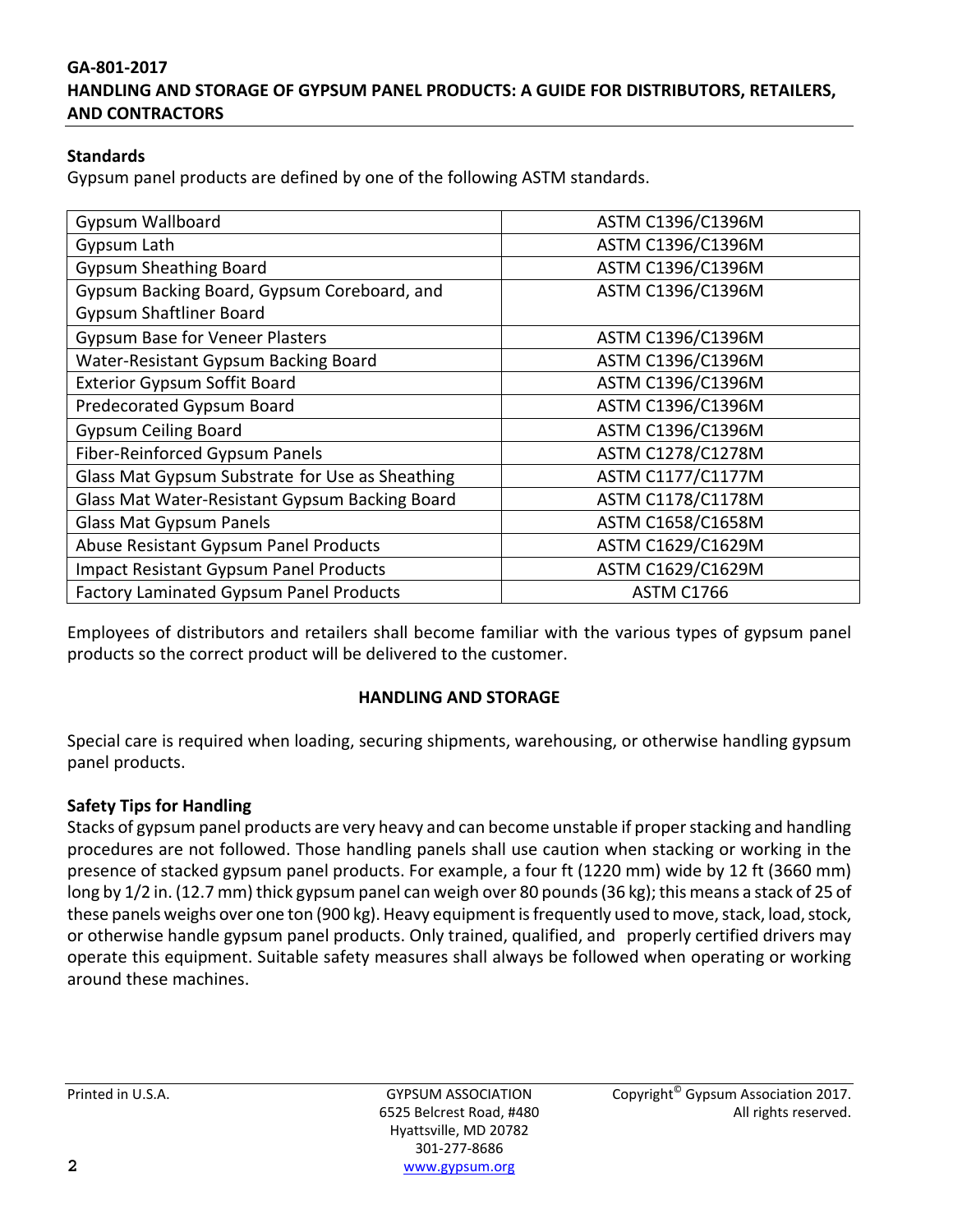Procedures and techniques presented in this guide shall be followed by workers for safe and proper handling of gypsum panel products. Workers who are inexperienced in using any of the tools or equipment in the procedures described, or are uncertain about the safety of these proceduresfor a particular activity or undertaking, shall consult with someone who is skilled or certified. Seeking help from a more experienced worker or supervisor when uncertain about proper safety measures can safeguard against possible injury. Time, material, property, and equipment can also be preserved. Safe work practices can prevent harmful and costly accidents. Follow the safety tips below while handling gypsum panel products:

- Wear a dust mask when conditions warrant.
- Protect eyes with safety glasses or goggles when necessary.
- Use additional personal protective devices and clothing such as a hard hat, gloves, safety shoes, etc.
- Work in pairs whenever possible.
- Lift carefully with good techniques by using the legs, not the back.
- Proceed at a deliberate but steady pace.
- $\bullet$  Stack gypsum panel products flat not on edge or end.
- When placing gypsum panels on a stack, do not allow the panels to drop onto the stack from a vertical orientation. Place one edge of the gypsum panel on the stack and rotate the panelto a 30° or less angle before releasing the free edge to drop onto the stack.
- Gypsum panel products shall be stocked so their weight is evenly distributed and the floor is not overloaded.
- Ensure that all equipment is in good repair.
- Select and use the correct tool for each job.
- Take precautions and allow time to make sure the work is done safely.

# **Storage**

Gypsum panel products shall be stored in a warehouse or other suitable structure where they will not be exposed to inclement weather or temperatures that exceed 125°F (52°C). Units of gypsum panel products shall always be stored flat and evenly supported on a firm, dry, level, and structurally sound floor. Stacking of gypsum panel products shall be limited to a maximum height of 17 feet (five m) assuming all recommendations in this document are followed.

Hyattsville, MD 20782 301‐277‐8686 www.gypsum.org **3**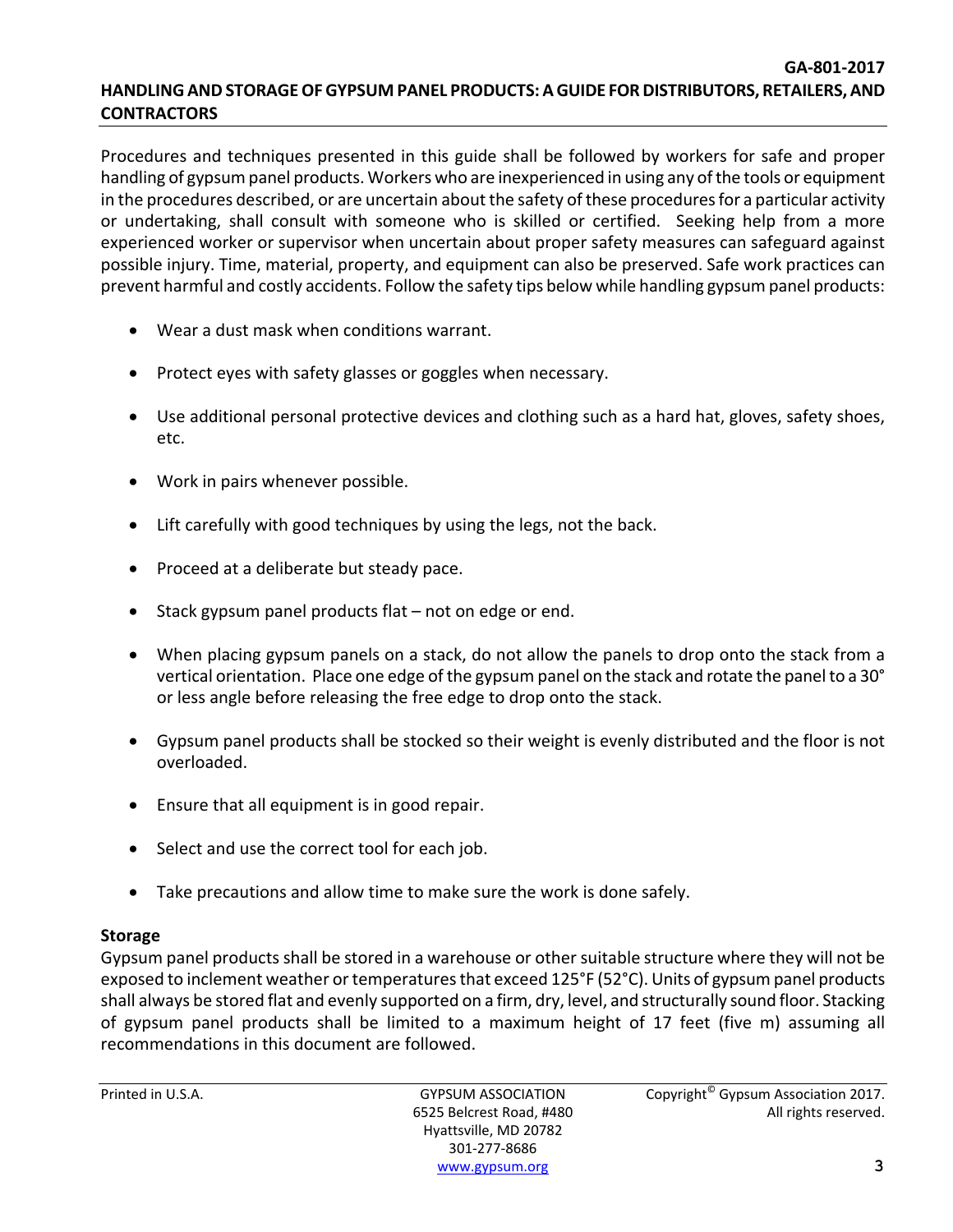Gypsum panel products shall not be stored in areas of excessive humidity nor shall they be stored beneath overhead equipment which may have a tendency to drip grease, oil, or water.Gypsumpanel productsshall not be stored in heavy traffic areas or where they can be damaged by lift trucks and other warehouse equipment, nor shall they be stored at aisle intersections. If panels must be stored at aisle intersections, corner protectors constructed of sheet metal or similar material shall be used.

The plastic covering provided for product protection during shipment on rail flatcars or flatbed trucks is not suitable for storage of gypsum panel products and shall be removed upon arrival at the destination and prior to warehouse storage. Failure to remove this plastic covering can result in damage to the gypsum panel products due to moisture, condensation, and/or mold.

Exposure of gypsum panel products to rain and other high moisture levels may result in water stains, discoloration, mold, paper delamination, and sag. This sensitivity of most gypsum panel products to moisture requires that gypsum panel products NOT be stored outdoors.

# **Support Risers**

Units of gypsum panel products shall be supported properly to minimize sagging. Precautions shall be taken in placement of support members (known as risers, sleuters, strips, dunnage or spacers).

Figure 1 shows risers that are easily constructed from strips of gypsum panels. If units of gypsum panel products will be stored on a floorthat may be subject to dampness, bottom risersshall be wood or plastic. All risers shall be of uniform height to ensure the gypsum panel products are supported evenly. The most common size of risers is three in. (76 mm) wide by three in. (76 mm) high by the width of the gypsum panel product or slightly less.

Environmental concerns regarding the reduction of solid waste to landfills make it increasingly difficult to dispose of worn‐out gypsum risers. Distributors, retailers, and others who handle gypsum panel products may wish to use permanent risers of wood or plastic.

Where permanent storage locations are designated for different lengths and types of gypsum panel products, appropriate signs may be permanently posted. Additionally, the floor may be marked to indicate where each length and type of gypsum panel product is to be stored. Riser locations may be painted on the floor to show proper riser spacing for the length of gypsum panel product in each space.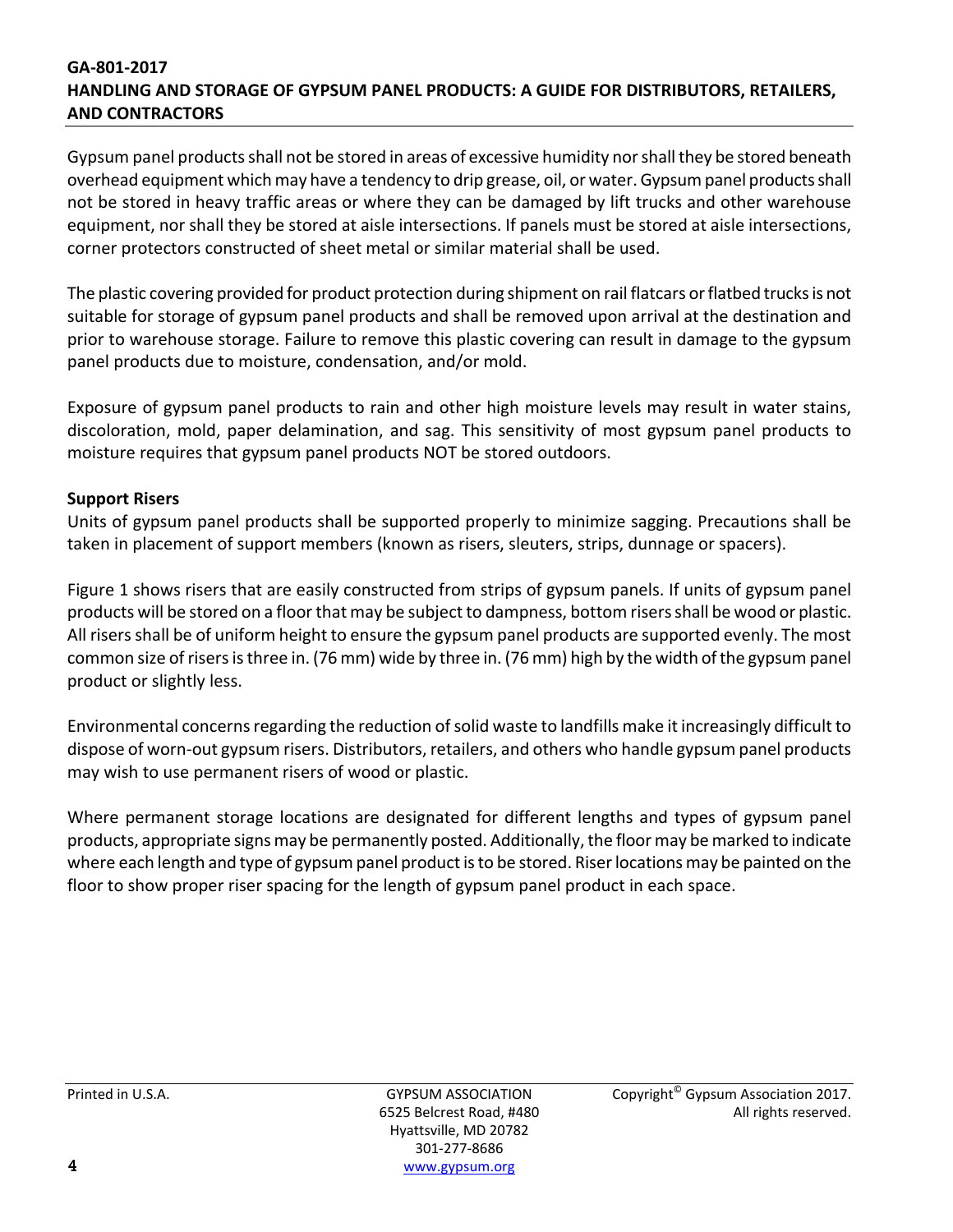

**Figure 1 – Typical Gypsum Risers**

MINOR alterations in the location of risers are sometimes required to adapt to spacing of lift truck forks. If necessary, risers may be moved a few inches in either direction as long as the number of risers is not reduced, the maximum distance between risers is not exceeded and vertical riser alignment is maintained.

# **Preventing Sagging Gypsum Panel Products**

One of the most common problems created by improper storage is sagging. Careful placement of risers as shown in Figure 2 will minimize this problem. Figure 3 shows how sagging occurs when risers are placed improperly. Storage under these conditions will cause permanent distortion of gypsum panel products, thereby rendering them unusable.



Note that risers are aligned vertically so that loads are transferred directly to the floor.

Hyattsville, MD 20782 301‐277‐8686 www.gypsum.org **5**

Printed in U.S.A. **GYPSUM ASSOCIATION** Copyright<sup>©</sup> Gypsum Association 2017. 6525 Belcrest Road, #480 All rights reserved.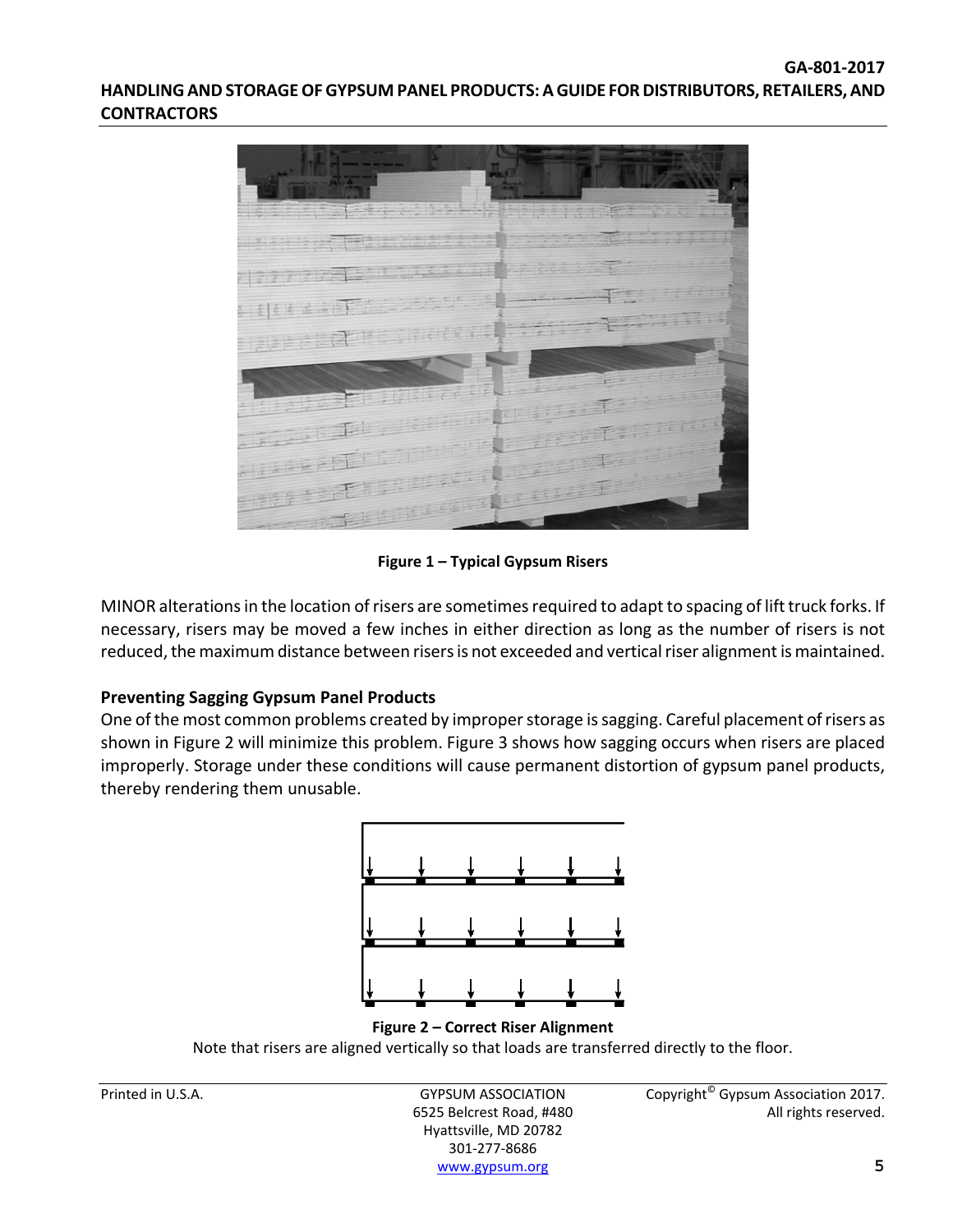**Preventing Sagging Gypsum Panel Products, cont.**



Note the sag resulting from misalignment of risers.

A good stock rotation plan and inventory control system is necessary to avoid sagging problems. If sagging does occur, the gypsum panel products may be straightened by the following method.

- 1. Restack the panels and move the risers about four to six inches closer together.
- 2. Add evenly spaced risers as necessary to ensure the entire stack is adequately supported.
- 3. Risers shall be vertically aligned. The sagging will be reduced within several days.

The horizontal distance between risers shall not exceed 28 in. edge-to-edge. For ¼" thick boards risers shall not exceed 8 in. edge‐to‐edge. Long‐term storage requires additional risers. Gypsum panel products should not be stored in high humidity areas; however, if such storage conditions exist, additional risers shall be used

# **Manual Handling**

Gypsum panel products shall be handled carefully and by two or more people. Gypsum panel products shall be delivered to the job site as close to the time they will be used as possible. Panels shall be carried not dragged. When panels are moved manually, the panelsshall be supported vertically by the edges and never carried flat.

# **Mechanical Handling**

Because of the bulky and heavy nature of gypsum panel products, they are generally handled mechanically in warehouses, staging areas, storage, etc. Lift trucks are typically used to move units of gypsum panel products. Boom trucks are normally used to deliver gypsum panel products.

Lift truck drivers shall be trained and licensed to operate lift trucks in accordance with regulatory requirements.

Lift trucks with appropriate weight capacity ratings shall be used to move units of gypsum panels. A lift truck with a minimum 15000 lb (6800 kg) capacity is preferred for handling gypsum panel products.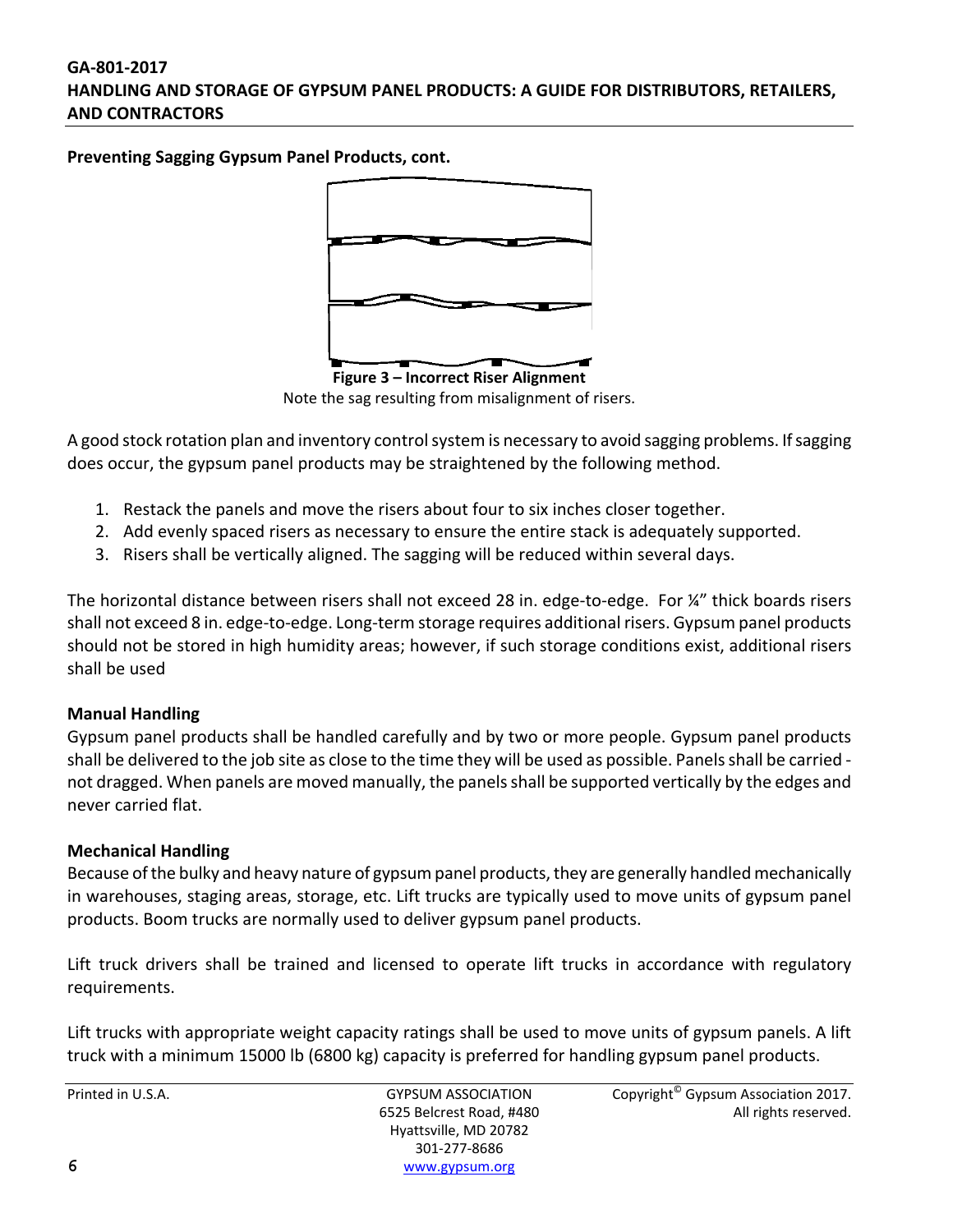Special forks are available to minimize damage caused by a fork that contactsthe bottom sheet of a unit of gypsum panel products. These forks feature rounded or beveled edges and a slightly exaggerated taper to the tip of the fork. Cushioning material applied to the load‐face of the forks will minimize damage to the edge of the panels. Non‐marking rubber or polyethylene backing pads installed on the load face of the forks are recommended to absorb the impact between the load face and the load. Padding on boom forks and stocking carts should be inspected and replaced when worn or ineffective. Side shifting forks may be less likely to damage units of panels.

Fork spacing shall be adequate for the length of panel product being carried. If only one length of gypsum panel product is handled, lift trucks with nonadjustable forks may be suitable. However, for maximum flexibility in handling gypsum panel products of varying lengths, forks shall be mounted on carriages which permit operators to adjust the distance between forks. Fork spacing shall be such that a maximum of four feet of panel extends beyond the forks on either end. A carriage spread in the range of 46 to 84 inches (1170 – 2130 mm) is suitable for carrying the most common lengths of gypsum panel products.

Caution shall be exercised by the lift truck operator when moving units of gypsum panel products. Even with padded load faces, impact between a moving lift truck and a unit of gypsum panel product may damage the edges or ends of the panels. Operators shall avoid bumping the stacks.

Units of gypsum panel products shall not be divided by lift truck forks without the use of wedge blocks. These wedge-shaped blocks of wood or plastic shall be used to separate units of gypsum panel products to minimize any damage to the panels.

Gypsum panel products shall always be handled so the forks never come in contact with the finished surface (face) of the panels. Forks contacting the face of gypsum panel products can damage the face.

End‐strapping minimizes excessive flexing, cracking, or breaking of long lengths of gypsum panel products. End‐strapping shall not be removed until the panels are placed at the work site or are ready for stocking manually.

# **Use of Wedges**

Fork lift operators can load orders alone if necessary by using a wooden or plastic wedge as shown in Figure 4. Two or three persons may be needed to stage, load, and fill ordersif wedges are not used. When wedges are used risers may be omitted between units of stacked gypsum panel products. Stacking is simplified and less waste is generated when risers are not used.

The typical plastic wedge is 24 in. (600 mm) long by eight in. (200 mm) wide with a three in. (75 mm) thick butt and is used in the same manner as the wooden wedge. Plastic wedges may be preferable because of their low cost and light weight and generally last longer.

Hyattsville, MD 20782 301‐277‐8686 www.gypsum.org **7**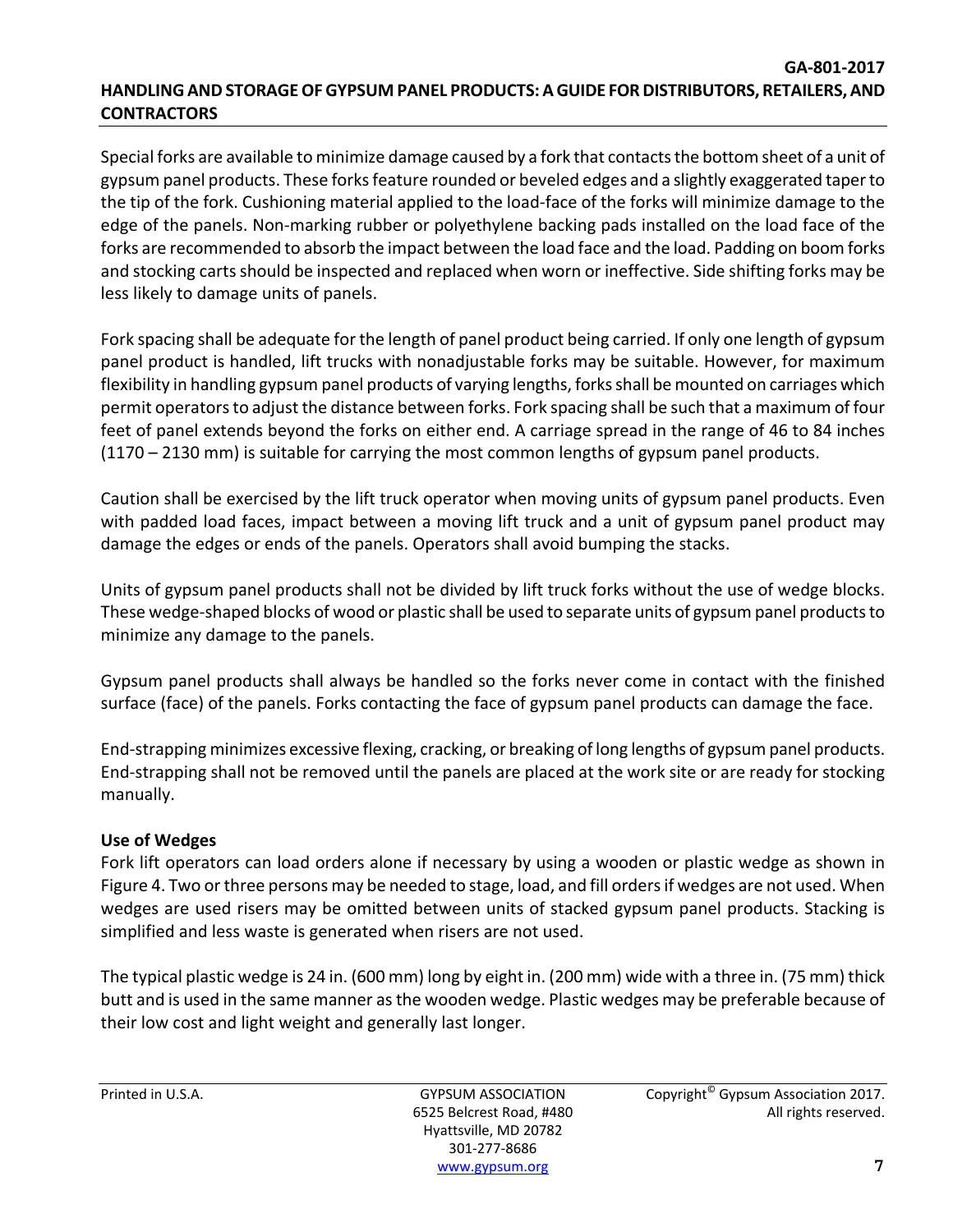

**Figure 5 – Typical Wedge Block**

A concave metal cap may be attached to the butt end of the wedges in order to prolong their life and for easier insertion of the fork into the wedge. To facilitate easier removal of the wedge when gypsum panel products are stacked without risers, a hole may be drilled through the side of the wedge near the butt for attachment of a rope handle.

Paste wax applied to the wedge will provide a slippery surface for easier insertion. Care shall be taken to prevent damage to the thin tip of the wedge. If damaged, the tip shall be ground to a smooth edge.

# **Stocking Gypsum Panel Products on Job Sites**

Gypsum panel products are heavy, and come in a variety of lengths, thicknesses and types. Be sure the unloading supervisor makes personnel aware of all safety precautions, and that they are followed. Delivery of a large quantity of gypsum panel products to a job site requires special equipment, such as a boom truck specifically designed to expedite the unloading process. Only trained and qualified operators shall operate the boom during the off‐loading process. The operatorshall ensure the boom does not come in contact with electrical or other utility lines or otherwise inflict damage in the area.

Regular flat-bed trucks with hydraulic lift-arms are frequently used to stock smaller jobs, such as residential structures. Drivers of such delivery trucks, especially in residential areas, shall ensure that property, such as septic systems, lawns and landscaping is not damaged. Damage to property may also result in damage to the truck and incur expensesforthe distributor/retailer. Driversshall alwayssurvey the unloading area to be sure it is safe to drive onto and use mechanical unloading devices.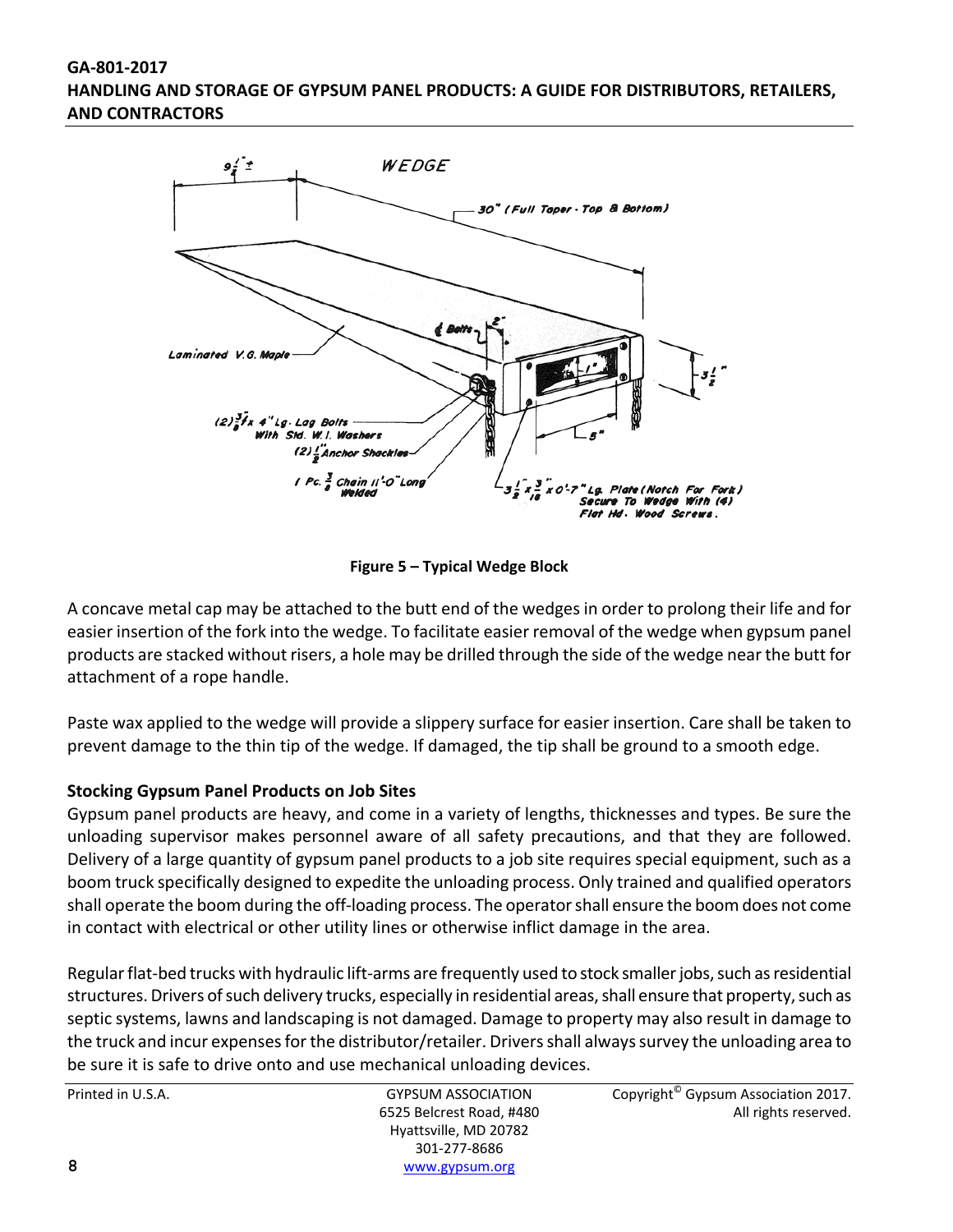The following guidelines shall be followed when stocking gypsum panel products on job sites:

- Gypsum panel products shall be delivered just prior to installation time if possible to minimize potential damage associated with long term jobsite storage.
- Gypsum panel products delivered to a job site shall be placed under cover immediately to protect from rain, snow, or other high moisture conditions. The cover shall be installed to allow air flow to prevent moisture build-up and associated mold growth while maintaining protection of the gypsum panels.

Construction sites can be dangerous places. The safest way to store gypsum panel products on a jobsite is to stack them flat on risers placed on a solid surface. Storing gypsum panel products on edge leaning against wall framing can pose a serious hazard. Panels stacked on edge can easily become unstable, and the entire stack can topple or slip, causing serious injury or even death.

- Gypsum panel products delivered to a job site shall be separated by:
	- o Type (Place the type of panel product near areas where it will be installed, e.g., type X, regular, moisture-resistant, etc. This placement reduces the chance that the wrong type of panel product will be installed. In addition applicators/hangers will have easy accessto the stocked gypsum panel products.)
	- o Size (Do not place longer‐length panel products on top of shorter lengths.)
- Gypsum panel products shall be stocked out of the way of construction traffic.
- Special care shall be taken to ensure that the gypsum panel products do not damage the exposed studs, windows, door frames, etc.
- Gypsum panel products shall not be stocked in areas of intense work activity by electricians, plumbers, or other trades.
- Gypsum panel products stocked on a job site are not to have materials stored or stacked on top of them.
- Gypsum panel products shall be stocked so their weight is evenly distributed and the floor is not overloaded.
- Gypsum panel products shall not be stacked high enough to pose a danger from toppling.
- Gypsum panel products stocked in unenclosed buildings shall be placed far enough inside to prevent exposure to inclement weather, such as blowing rain or snow.
- Special care is necessary when stocking upperfloors of open buildings during periods of high winds.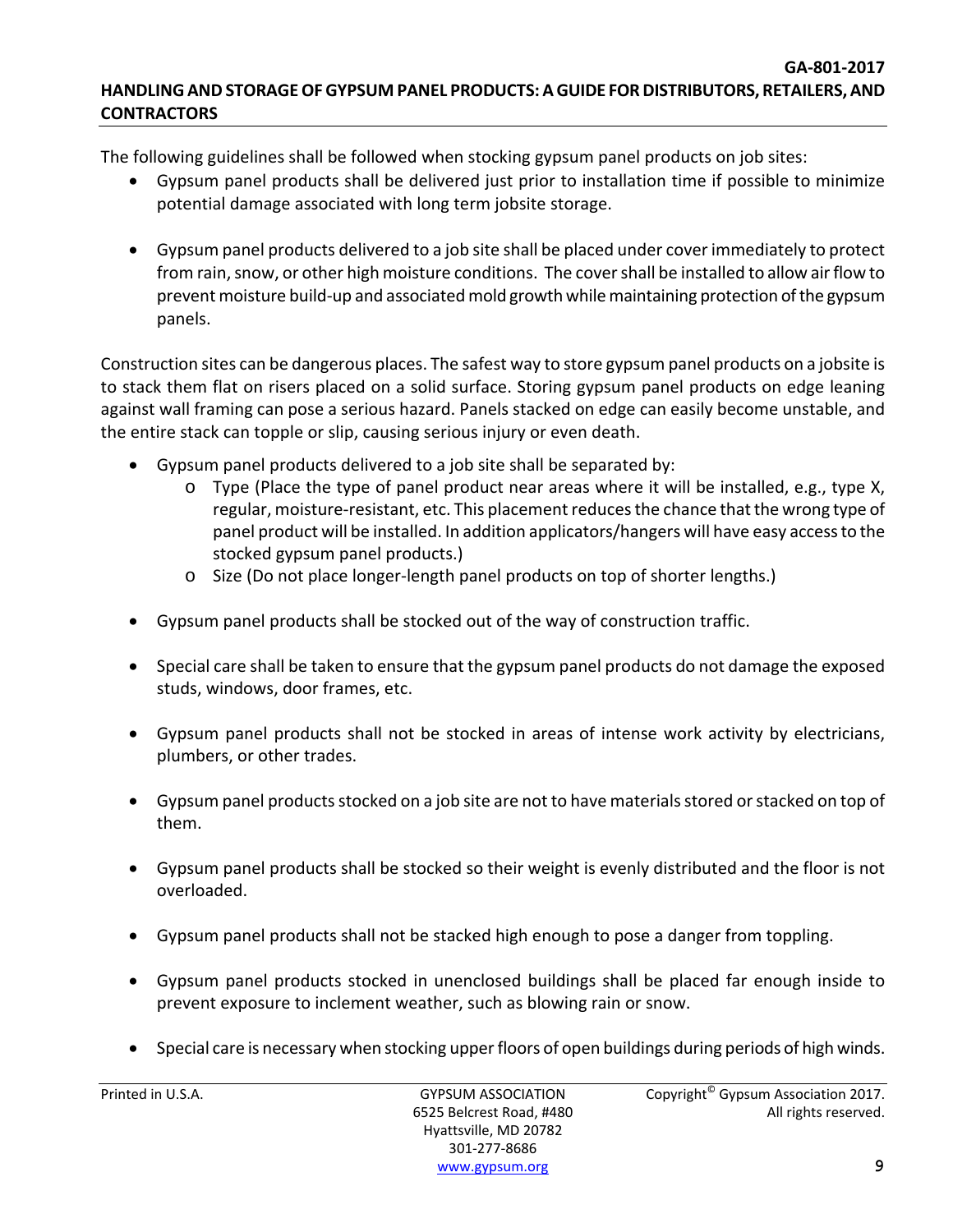#### **LOADING GYPSUM PANEL PRODUCTS**

When gypsum panel products are shipped by rail cars and trucks, the following loading procedures described below shall be followed.

### **Open Top Rail Flatcars**

Distributors or reloaders may have occasion to load gypsum panel products onto rail cars. All rail cars shall be thoroughly inspected by the shipper for defects before loading. Special attention shall be given to the alignment of bulkheads, the condition of floors, and the soundness of bulkhead welds. If the bulkhead is broken at the base or out of plumb, the car shall be rejected. Minor misalignment may be corrected by nailing gypsum panel product dunnage to the bulkhead. Such dunnage shall not exceed 24 in. (600mm) in width.

Floor and bulkhead surfaces shall be structurally sound and free from holes. If the floor is in disrepair, the car shall be returned to the carrier for repairs.

Strict rules governing the loading of gypsum panel products on rail cars are published by the railroads. Failure of a shipper to comply with the rules may result in forfeiture of all claim rights in case of damage. Additionally, legal liability issues may arise for the shipper.

The Association of American Railroads (AAR) updates its rail loading rules annually. It is the shipper's responsibility to conform to the most current rules. Copies of the rules are available from AAR, 425 3<sup>rd</sup> Street, S.W., Washington, DC, 20024; 202‐639‐2100; http://www.aar.org.

Railroads do not accept liability for damage due to moisture. Care must be taken to adequately cover loads on flatcars. Sheathing paper may be used atop loads beneath a one-piece polyethylene or similar covering material. End caps shall be applied carefully. All tears or other damage shall be repaired.

#### **Flatbed Trucks**

Each state and province, as well asthe U. S. Department of Transportation (DOT) forinterstate commerce, has well-defined laws, rules, and regulations regarding transport by truck. Equipment and personnel shall meet all applicable regulations.

The motor carrier, or driver, is responsible for the quality and safety of tie-downs used to secure the load. A variety of tie‐down types are available, such as polyester webbing, steel strapping, and rope. Webbing may be preferable because it is unaffected by moisture, normally does not stain, and provides uniform tension each time a load is secured. The tie‐downs shall be located as close as possible over the vertical risers in the gypsum panel product units. Corner protectors shall be used to prevent damage to the top pieces of gypsum panel products.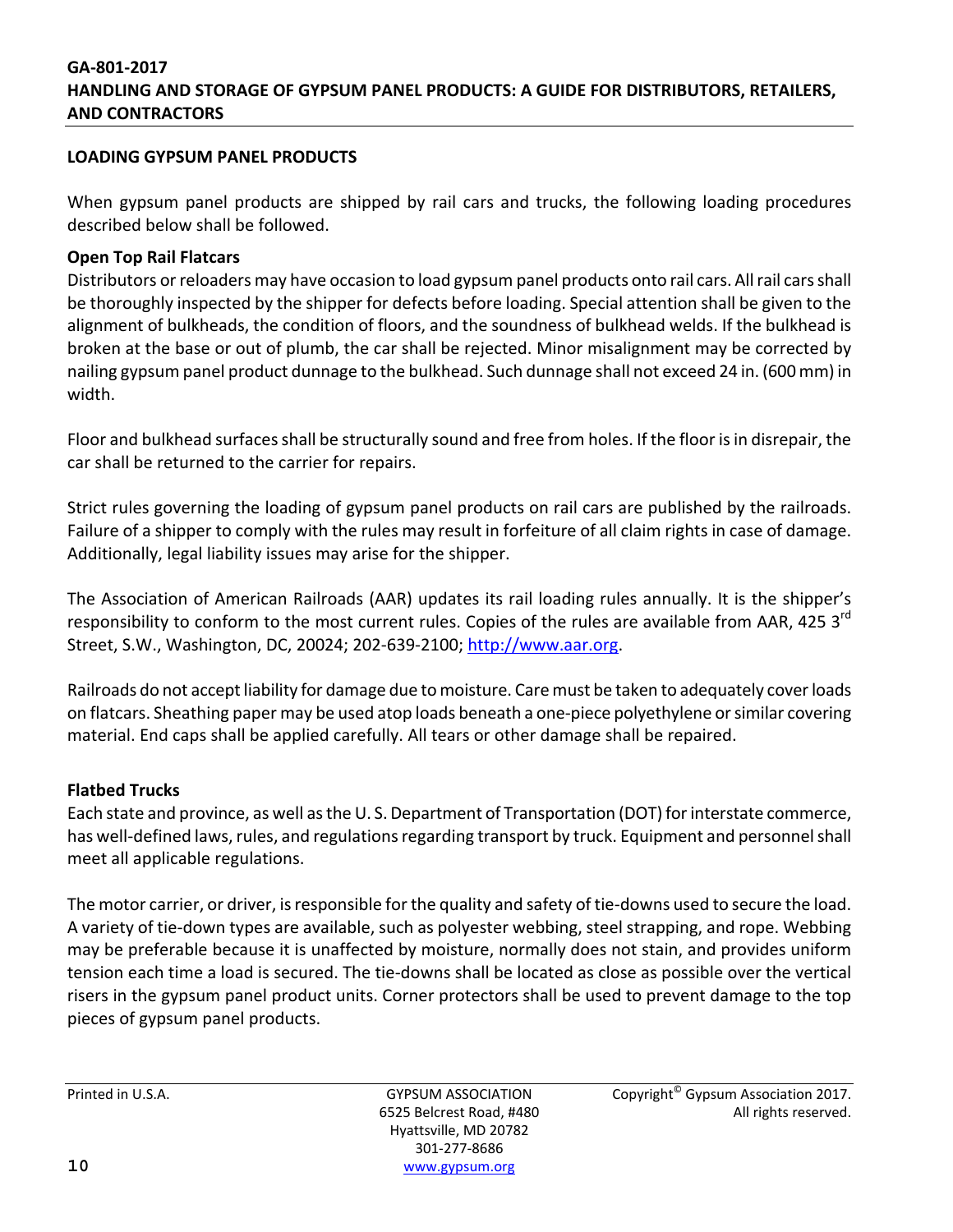The cover used over loads of gypsum panel products on flatbed trucks or trailers shall be completely waterproof, weathertight and free of rips and tears If two-piece fitted covers are used, the front cover shall overlap the rear section by a minimum of two feet to avoid leaks during transit.

Drivers shall stop periodically to inspect the condition of the load and tie‐downs. All drivers handling gypsum panel products shall be instructed in proper handling and delivery techniques. The following guidelines can be used by distributors or retailers in their driver training

# **Guidelines for Carriers, Drivers and Trailer Loading Personnel**

Before loading a truck or trailer, check to ensure it is clean and free of any objects that might damage the gypsum panel products. Floors shall be in good condition to keep materials dry and free from damage due to wet roads.

When loading trucks forklift operators should never stand between the load on the forks and the truck bed to set the risers. The forklift should be parked parallel to the truck bed with the loaded forks flat on the ground and lift turned off with the parking brake set before setting risers on the truck bed.

- Ensure the load will ride securely and safely and all regulatory requirements are observed.
- $\bullet$  Check the load quantity before leaving the distribution center or yard; the driver is responsible for any shortage or damage.
- Check the condition of the cover to ensure the load will be adequately protected. (The load cover shall completely cover the load to the vehicle's floor.)
- Be sure the load is securely anchored to the trailer to prevent loss or damage in transit. Make periodic inspections of the load while en route to the destination.
- Make a notation on all copies of the billing of the exact nature and extent of any shortage or damage. Sign notation as driver. Be sure customer signs all copies. Material shall not be returned to the distribution center or yard without prior approval.
- Monitor the unloading since material damaged by customer during unloading is the customer's responsibility. Do not accept such material for return. Only indicate such damage on billing copies or delivery receipt if that isthe policy of customersreceiving the materials. Be prepared to make a separate report of this damage to the receiving office if that is the customer policy. Do not accept material from previous shipment(s) for return unless driver's supervisor gives authorization.

Gypsum panel products require special handling because of the potential for damage to the material and safety considerations for workers.